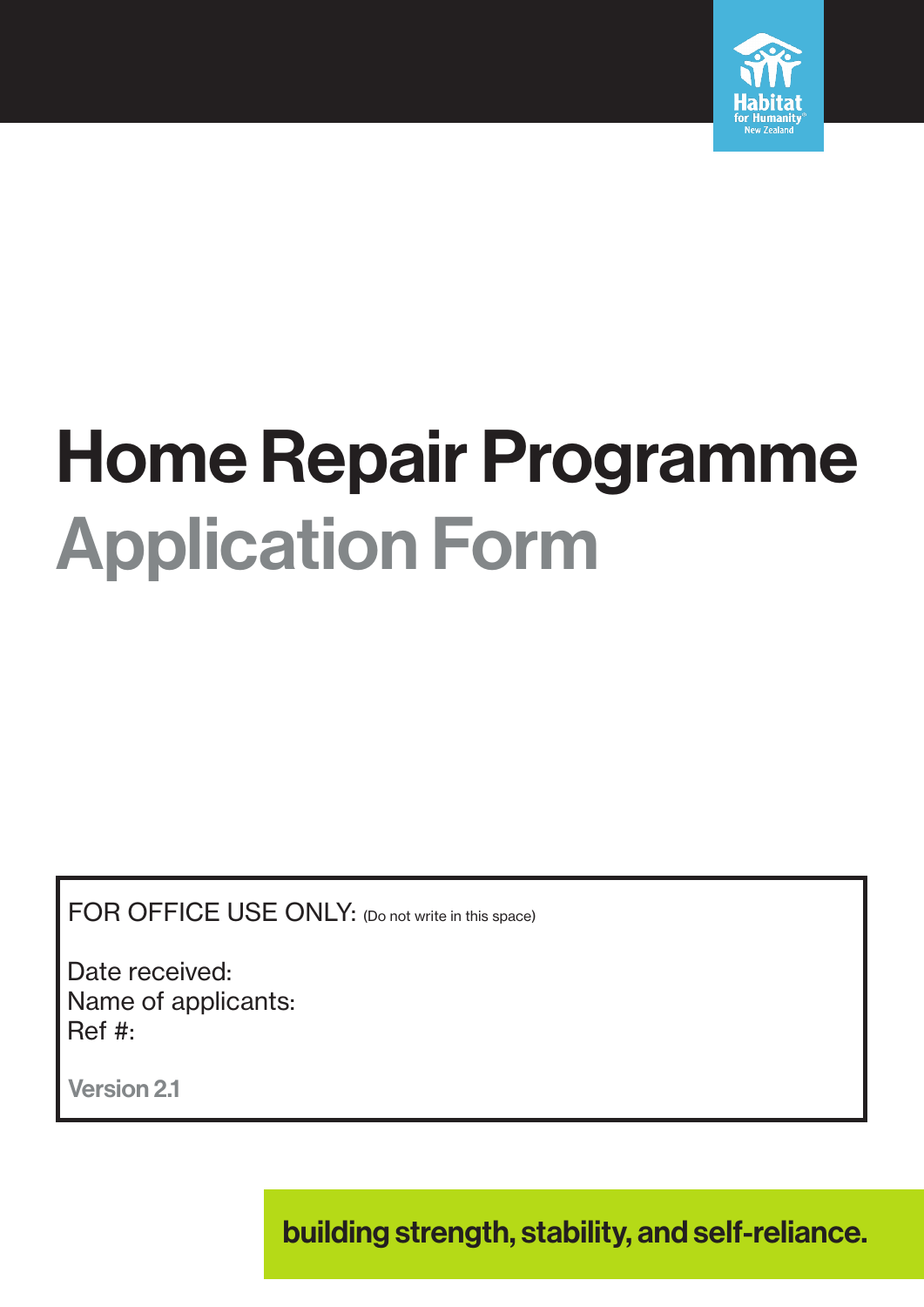## HOME REPAIR PROGRAMME



#### PROGRAMME OVERVIEW

Our Home Repair programme provides affordable home maintenance and repair solutions specific to your needs. From minor repair to major projects, we have developed these unique services to address challenges associated with home maintenance and repairs, helping to keep your home safe, warm, and healthy for you and your family. All work is costed by Habitat for Humanity, in conjunction with qualified trades people where necessary. We then offer an affordable repayment option based on income and ability to meet the repayments.

- Any issues related to Health and Safety.
- Weather-proofing your home.
- Electrical rewiring.
- Roofing replacement.
- Wall lining replacement.

- Disability access & conversions.
- Kitchen modifications.
- Wall / flooring repairs.
- Driveway repairs.
- Installation of security fittings.
- Insulation, heating, and ventilation.
- Bathroom modifications.

#### URGENT REPAIRS NECESSARY RENOVATIONS PREVENTATIVE MAINTENANCE

- Section / drainage cleaning.
- Exterior cladding replacement or repair.
- Painting.
- Minor electrical / plumbing repairs.
- **ELIGIBILITY**  $\Box$  You must own your own home (with or without a mortgage).  $\Box$  Your home requires work which you are unable to afford.  $\Box$  You are willing to partner with Habitat for the duration of the project.  $\Box$  You are willing and able to meet the affordable repayments.

#### **PROCESS**

- 1. Submit application: Complete an application form ensuring you include all bank statements, proof of income, and a copy of identification for all applicants.
- 2. Applications assessed: The application process will assess the repairs necessary to your home, any health related issues, your income, and your debt. We will visit your home to view the necessary repairs and discuss the remainder of the process.
- **3.** Application decision: If your application is successful, we will present you with a quote including a scope of works and a suggested payment schedule.
- 4. Project start: If you choose to go ahead we will draw up a contract and begin work as soon as possible. Your repayments begin two weeks prior to work commencement and continues until the total loan is re-paid.
- 5. Project ends: The partnership with Habitat comes to an end once all payments are complete. (Usually within 3-4 years as outlined in the contract.)

#### PHONE: 07 849 0284

CONTACT DETAILS: EMAIL: hrpcentral@habitat.org.nz ADDRESS: Level 1, Habitat House, 422 Te Rapa Rd, Te Rapa, Hamilton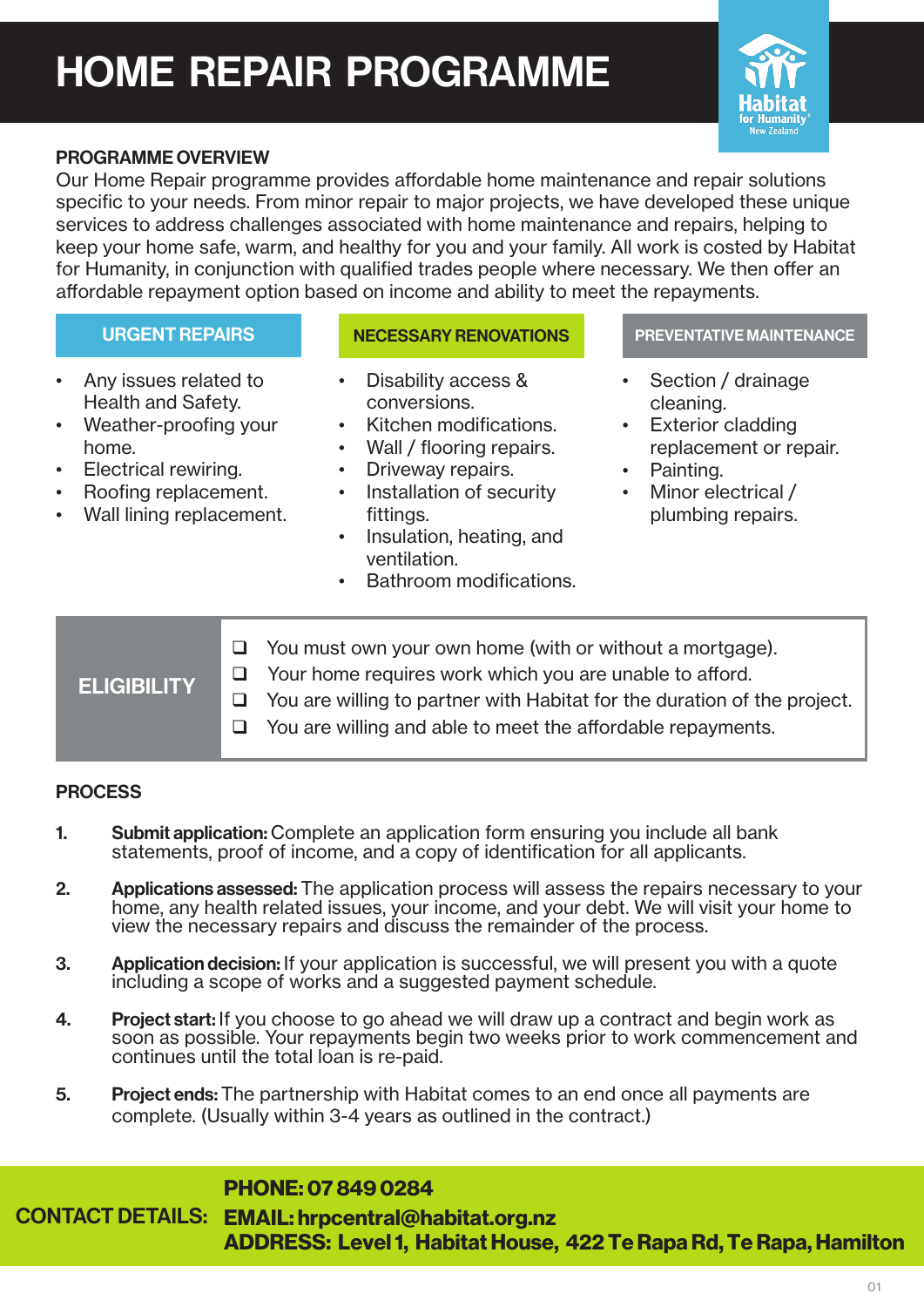## APPLICATION: Home Repair



#### 1. APPLICANT INFORMATION

| <b>APPLICANT</b>                                                                                                                                             | <b>CO-APPLICANT</b>                                                      |
|--------------------------------------------------------------------------------------------------------------------------------------------------------------|--------------------------------------------------------------------------|
| Last name                                                                                                                                                    | Last name                                                                |
| <b>First names</b>                                                                                                                                           | <b>First names</b>                                                       |
| <b>Ethnicity</b>                                                                                                                                             | <b>Ethnicity</b>                                                         |
| Iwi / hapu                                                                                                                                                   | Iwi / hapu                                                               |
| <b>DOB</b>                                                                                                                                                   | <b>DOB</b>                                                               |
| CSC/Supergold # (if applicable)                                                                                                                              | CSC/Supergold # (if applicable)                                          |
| Female<br>Unspecified<br>Gender:<br>Male                                                                                                                     | Male<br>Female<br>Gender:<br>Unspecified                                 |
| Home phone<br>Mobile                                                                                                                                         |                                                                          |
| Email                                                                                                                                                        |                                                                          |
| <b>Address</b>                                                                                                                                               |                                                                          |
| I / We have lived at this address for<br>years.<br>$1$ / We own this house $\Box$ with mortgage $\Box$ without mortgage OR $\Box$ we rent this house (TICK). |                                                                          |
| <b>PERSONAL DETAILS</b><br>Do you have any other major assets, eg another home?                                                                              |                                                                          |
| <b>HOW DID YOU HEAR ABOUT US?</b>                                                                                                                            |                                                                          |
| <b>RESTORE</b><br><b>NEWSPAPER</b>                                                                                                                           | RADIO / TV<br><b>WORD OF MOUTH</b>                                       |
| <b>FACEBOOK</b><br><b>AT AN EVENT</b>                                                                                                                        | <b>APP</b><br><b>OTHER</b>                                               |
| <b>WINZ</b>                                                                                                                                                  | REFERRAL: <sup>(Please state organisation &amp; contact.)</sup>          |
| Would you like the use of an interpreter for the application and contract process?<br><b>YES</b><br>NO If YES, which language?                               |                                                                          |
|                                                                                                                                                              |                                                                          |
| 2. HOUSEHOLD INFORMATION (WHO LIVES WITH YOU?)                                                                                                               |                                                                          |
| <b>CHILDREN</b><br>Child's name                                                                                                                              | (please list additional names on the back)<br>Relationship to you<br>Age |
|                                                                                                                                                              |                                                                          |
|                                                                                                                                                              |                                                                          |
|                                                                                                                                                              |                                                                          |
|                                                                                                                                                              |                                                                          |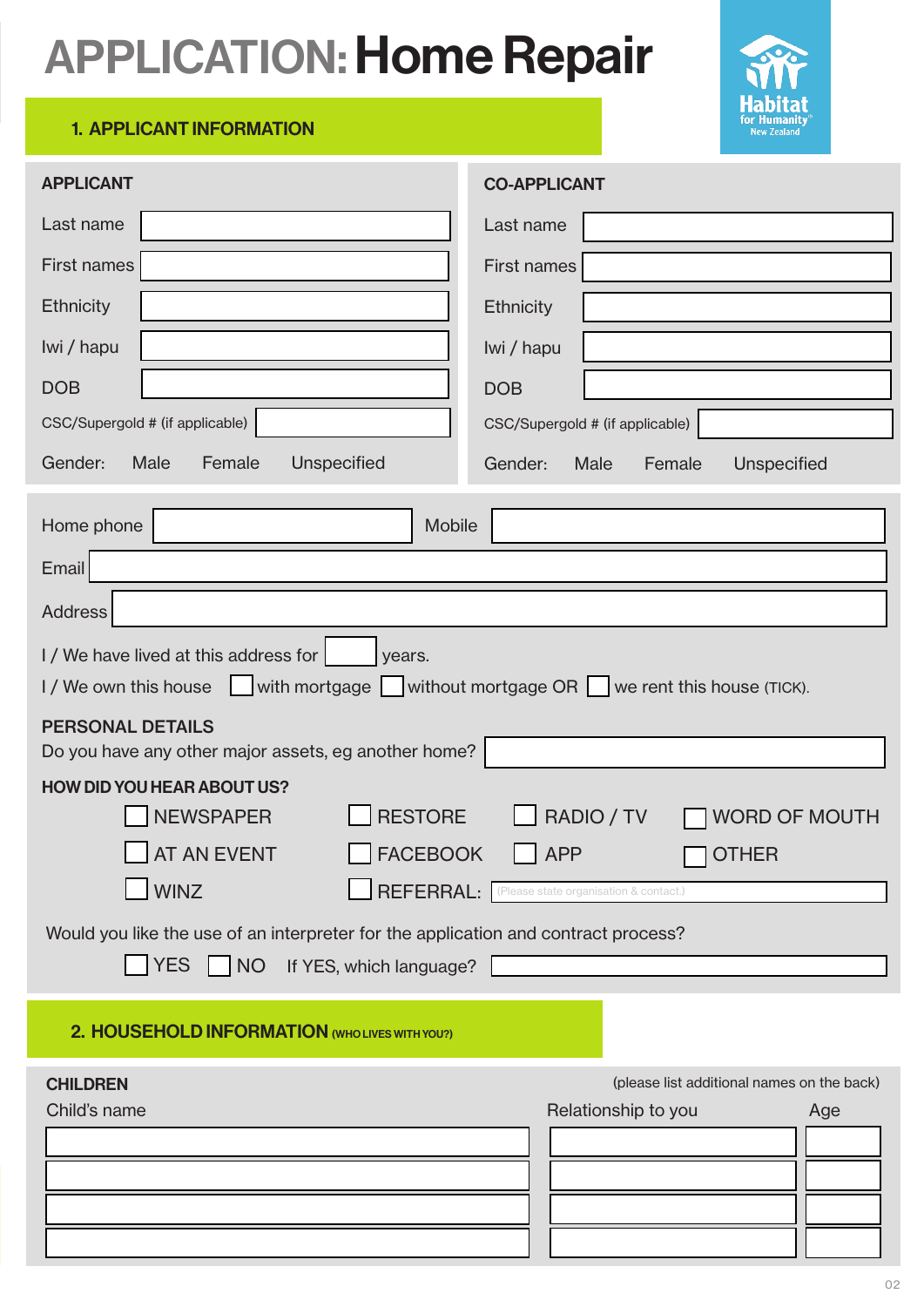### **OTHER ADULTS WHO LIVE WITH YOU** Relationship to you Last name First name

#### **3. PRESENT HOUSING CONDITIONS**

In your own words, please describe your current housing conditions and what help you want from Habitat. Please list your requirements in order of priority.

A scope of works will be completed by Habitat. Habitat may not be able to do all the work you require.

Are you receiving<br>board payments<br>from this adult?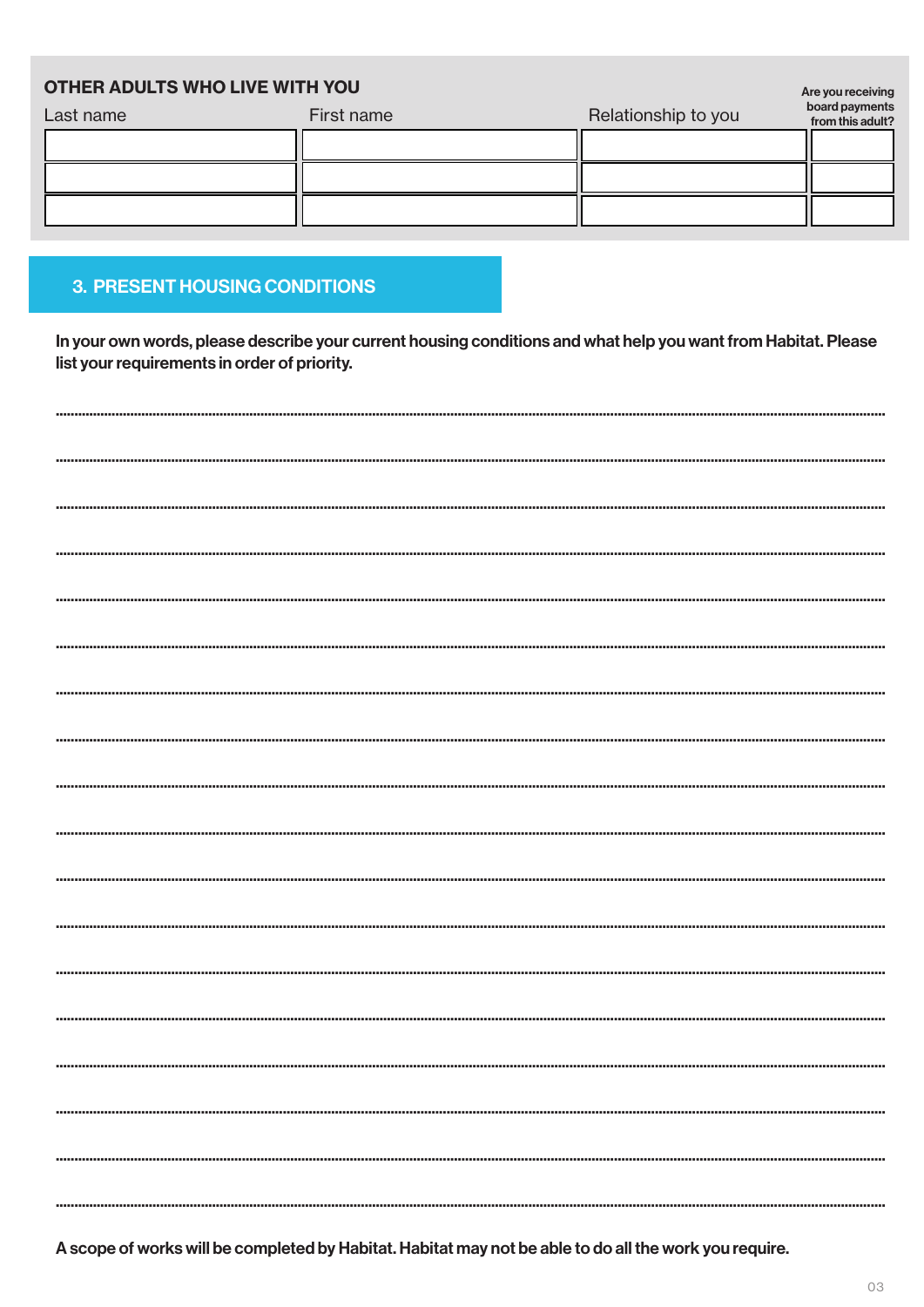#### **4. FAMILY HEALTH**

Please tick any that apply to you or your family.

| Asthma:                 | <b>Cancer:</b>          |
|-------------------------|-------------------------|
| <b>Flu &amp; Colds:</b> | <b>Disability:</b>      |
| <b>Rheumatic Fever:</b> | <b>Heart Condition:</b> |
| <b>Bronchiolitis:</b>   | <b>Diabetes:</b>        |
| Eczema:                 | <b>Mobility:</b>        |
| <b>Pneumonia:</b>       | Dementia:               |
| <b>Strep A:</b>         | Other:                  |
| <b>Tuberculosis:</b>    |                         |

Additional health information. (Optional)

#### 5. EMPLOYMENT INFORMATION (WHERE APPLICABLE)

#### **CURRENT EMPLOYER - APPLICANT**

#### **CURRENT EMPLOYER - CO-APPLICANT**

| Company name          |          | Company name                    |  |
|-----------------------|----------|---------------------------------|--|
| Hours per week        |          | Hours per week                  |  |
| Length of time at job |          | Length of time at job           |  |
| Annual salary         |          | Annual salary                   |  |
| Permanent? (Circle)   | YES / NO | Permanent? (Circle)<br>YES / NO |  |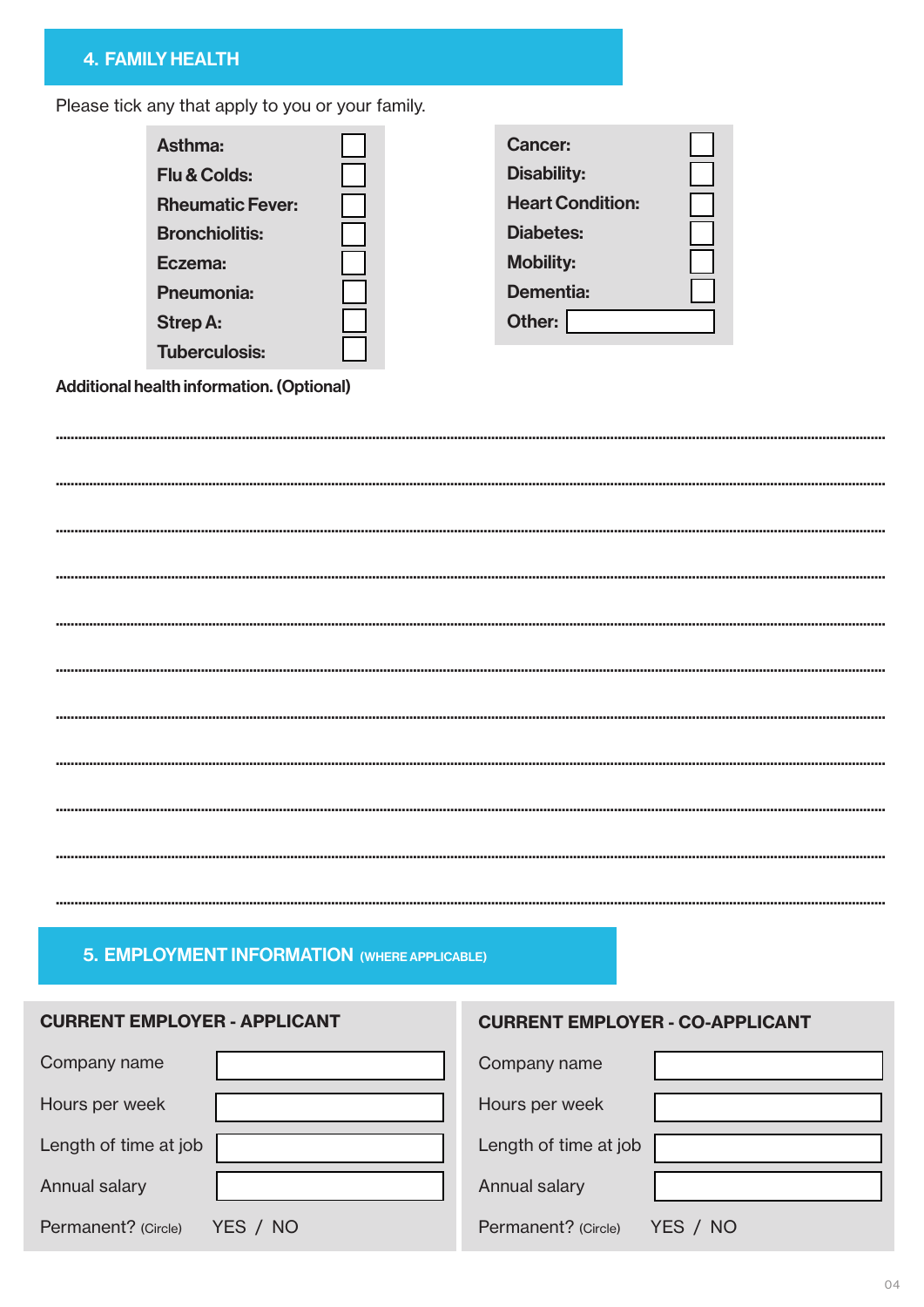#### **6. BANK ACCOUNTS**

Please include copies of bank statements for the last three months for each account.

| <b>Account 1: Bank name</b>       | <b>Balance \$</b> |
|-----------------------------------|-------------------|
| <b>Account 2: Bank name</b>       | <b>Balance \$</b> |
| <b>Account 3: Bank name</b>       | <b>Balance \$</b> |
| <b>KiwiSaver</b>                  | <b>Balance \$</b> |
| <b>Other Savings</b>              | <b>Balance \$</b> |
| Other investments or major assets |                   |

#### 7. HOUSEHOLD INCOME - WHAT DO YOU EARN?

How much money do you and your partner/spouse receive on a regular basis, per week?

|                                 | <b>Applicant</b>   | <b>Co-Applicant</b> | Joint Income      |
|---------------------------------|--------------------|---------------------|-------------------|
| Full time wages after tax       | \$                 | \$                  | \$                |
| <b>Basic benefit income</b>     | $\mathbf{s}$       | \$                  | \$                |
| <b>Part time/casual work</b>    | $\mathbf{s}$       | $\mathfrak{s}$      | \$                |
| <b>Accommodation supplement</b> | \$                 | $\mathbf{s}$        | \$                |
| <b>Working for Families</b>     | $\mathbf{\hat{s}}$ | \$                  | \$                |
| <b>Special Benefit</b>          | \$                 | \$                  | \$                |
| <b>Disability Allowance</b>     | \$                 | \$                  | \$                |
| <b>Superannuation/Pension</b>   | $\mathbf{s}$       | \$                  | $\boldsymbol{\$}$ |
| <b>Interest/Dividend</b>        | \$                 | \$                  | \$                |
| Board paid to you               | \$                 | \$                  | \$                |
| <b>TOTAL</b>                    | \$                 | \$                  | \$                |

#### 8. MORTGAGE OR RENT PAYMENTS

| <b>MORTGAGE OR RENT</b>   | <b>Weekly</b> | <b>Monthly</b> | <b>Balance</b> |
|---------------------------|---------------|----------------|----------------|
| Full time wages after tax |               |                |                |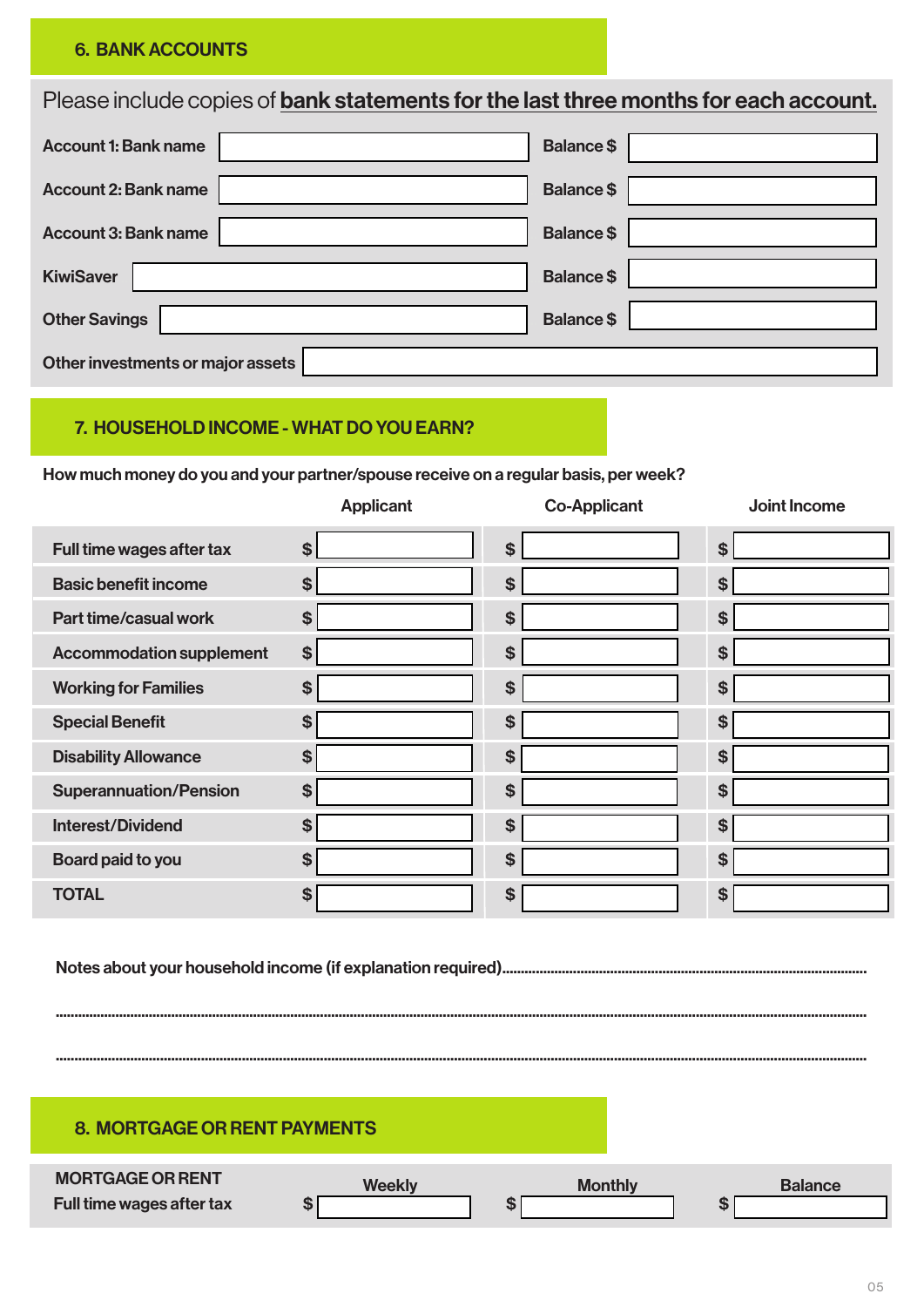#### 9. OTHER EXPENSES

Who do you and your partner/spouse owe money to (as per attached bank statements)?

| <b>DEBT REPAYMENTS</b>          | <b>WFFKI Y</b> | <b>BALANCE</b> | <b>NOTES</b> |
|---------------------------------|----------------|----------------|--------------|
| Student Ioan                    | \$             | \$             |              |
| Other Ioan                      | \$             | \$             |              |
| Hire purchase - Car             | \$             | \$             |              |
| Hire purchase - Warehouse       | \$             | $\mathfrak{P}$ |              |
| Hire purchase - Clothing truck  | \$             | \$             |              |
| Hire purchase - other           | \$             | $\mathfrak{F}$ |              |
| Credit card - Visa / Mastercard | \$             | \$             |              |
| Credit card - Q card            | \$             | \$             |              |
| Credit card - GE Money          | \$             | \$             |              |
| <b>TOTAL DEBT REPAYMENTS</b>    | \$             | \$             |              |

#### 10. WILLINGNESS TO PARTNER

To be considered for a Habitat programme, if physically able you and your family must be willing to complete some 'sweat equity' hours - helping with the work on your home. Where possible, we will try to make work available to match your physical ability.

I / we and / or family members are willing to complete the required sweat equity hours and / or attend workshops:

.................................................................................................................................................................................................................................

o Yes o No o Possibly (please comment) ...................................................................................................................................

#### 11. AUTHORISATION AND RELEASE

I understand that by filling in this application, I am authorising Habitat for Humanity to evaluate my actual need for home repair services. This may include personal visits, employment verification and a credit check.

By completing this application for credit, under the Privacy Act 2020, I consent to authorising Habitat for Humanity to pass on personal information relating to the application to its banking partner, BNZ, and the credit bureau who may use the information to update their databases and for providing information services to its subscribers and other lawful purposes.

If a copy of Drivers Licence has been given as photo identification, I consent to Habitat for Humanity accessing license verification from Waka Kotahi NZ Transport Agency. I also acknowledge that the information contained in this application may be retained by Habitat for Humanity. I have answered all the questions on this application truthfully and confirm no relevant information has been withheld. I have attached a copy of my/our bank statements for the past three months.

Habitat is unable to accept digital signatures, we need an original copy on file. Please print document and sign with a pen.

| Applicant signature |      | Co-applicant signature |  |
|---------------------|------|------------------------|--|
| <b>Date</b>         | Date |                        |  |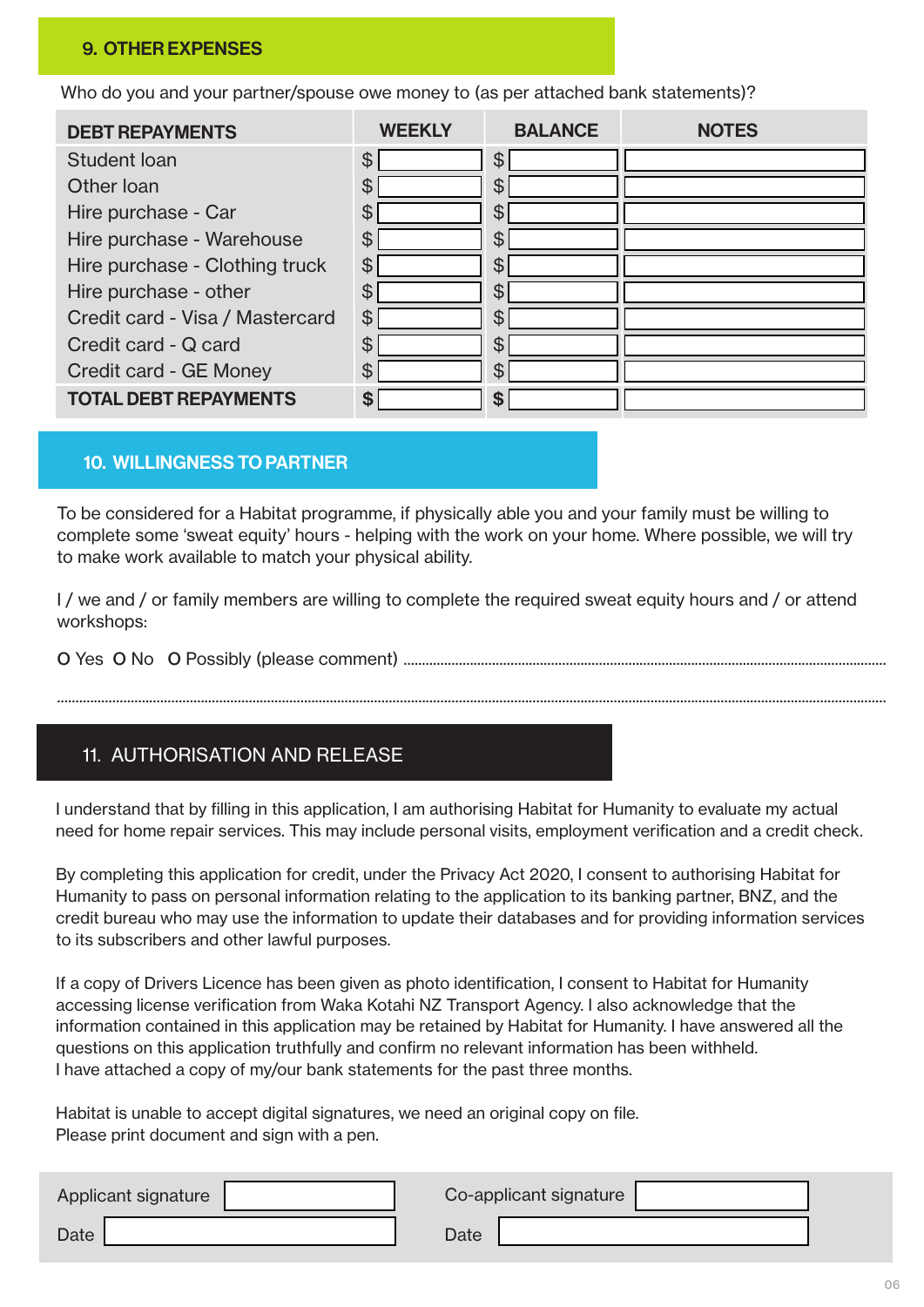#### **CHECKLIST**

Please confirm you've completed the following information.

| 1. Applicant Information                     |  |
|----------------------------------------------|--|
| 2. Household Information                     |  |
| <b>3. Present Housing Conditions</b>         |  |
| 4. Family Health                             |  |
| 5. Employment Information                    |  |
| <b>6. Bank Accounts</b>                      |  |
| 7. Household Income                          |  |
| 8. Mortgage or Rent Payments                 |  |
| <b>9. Other Expenses</b>                     |  |
| 10. Willingness to Partner                   |  |
| 11. Authorisation and Release                |  |
| <b>12. Additional Information (Optional)</b> |  |

Please confirm you have provided the following additional documentation.

| Copies of all bank account statements from the past 3 months.                                         |  |
|-------------------------------------------------------------------------------------------------------|--|
| Proof of income from the past 3 months.                                                               |  |
| Statements for all credit cards and store cards from the past 3 months.                               |  |
| Proof of balance owed on mortgage. (Statements indicating names, address, transactions, and           |  |
| balance due from the past 3 months.)                                                                  |  |
| Copy of photo identification for applicant and co-applicant.                                          |  |
| Title Deed / Rates bill / Watercare bill (At least one of these is required. No older than 3 months). |  |

### PHONE: 07 849 0284

CONTACT DETAILS: EMAIL: hrpcentral@habitat.org.nz ADDRESS: Level 1, Habitat House, 422 Te Rapa Rd, Te Rapa, Hamilton